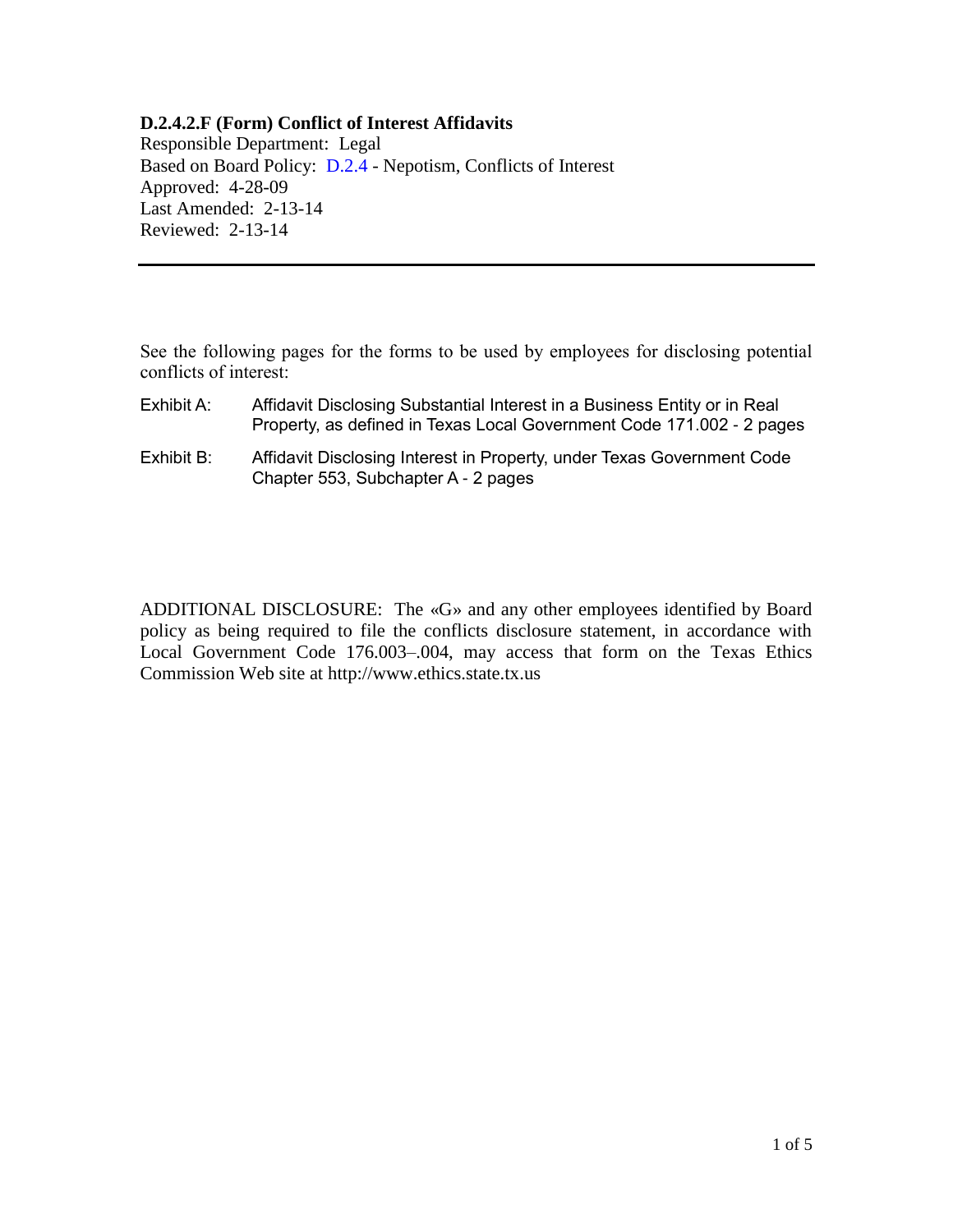## **EXHIBIT A**

# **AFFIDAVIT DISCLOSING SUBSTANTIAL INTEREST IN A BUSINESS ENTITY OR IN REAL PROPERTY**

#### STATE OF TEXAS

COUNTY OF \_\_\_\_\_\_\_\_\_\_\_\_\_\_\_\_\_\_\_

I, *I*, *(name)*, as an employee of the *College District*, make this affidavit and hereby on oath state the following: I have a substantial interest in:

- $\Box$  a business entity, as those terms are defined in Local Government Code Sections 171.001–171.002, that would experience a special economic effect distinguishable from its effect on the public by an action of the Board or the College District. or
- $\Box$  real property for which it is reasonably foreseeable that an action of the Board or College District will have a special economic effect on the value of the property distinguishable from its effect on the public.

The business entity or real property is *(name/address of business or description of property)*:  $\mathcal{L}_\text{max}$  , and the contribution of the contribution of the contribution of the contribution of the contribution of the contribution of the contribution of the contribution of the contribution of the contribution of t

I have a substantial interest in this business entity or real property as follows: *(check all that apply)* 

- $\Box$  Ownership of ten percent or more of the voting stock or shares of the business entity.
- $\Box$  Ownership of ten percent or more of the fair market value of the business entity.
- $\Box$  Ownership of \$15,000 or more of the fair market value of the business entity.
- $\Box$  Funds received from the business entity exceed ten percent of my gross income for the previous year.
- $\Box$  Real property is involved and I have an equitable or legal ownership with a fair market value of at least \$2,500.

The statements contained herein are based on my personal knowledge and are true and correct.

Signed this day of  $(month)$ ,  $(year)$ .

 $\mathcal{L}_\text{max}$  , and the contribution of the contribution of  $\mathcal{L}_\text{max}$  , and the contribution of  $\mathcal{L}_\text{max}$ 

Signature of employee Title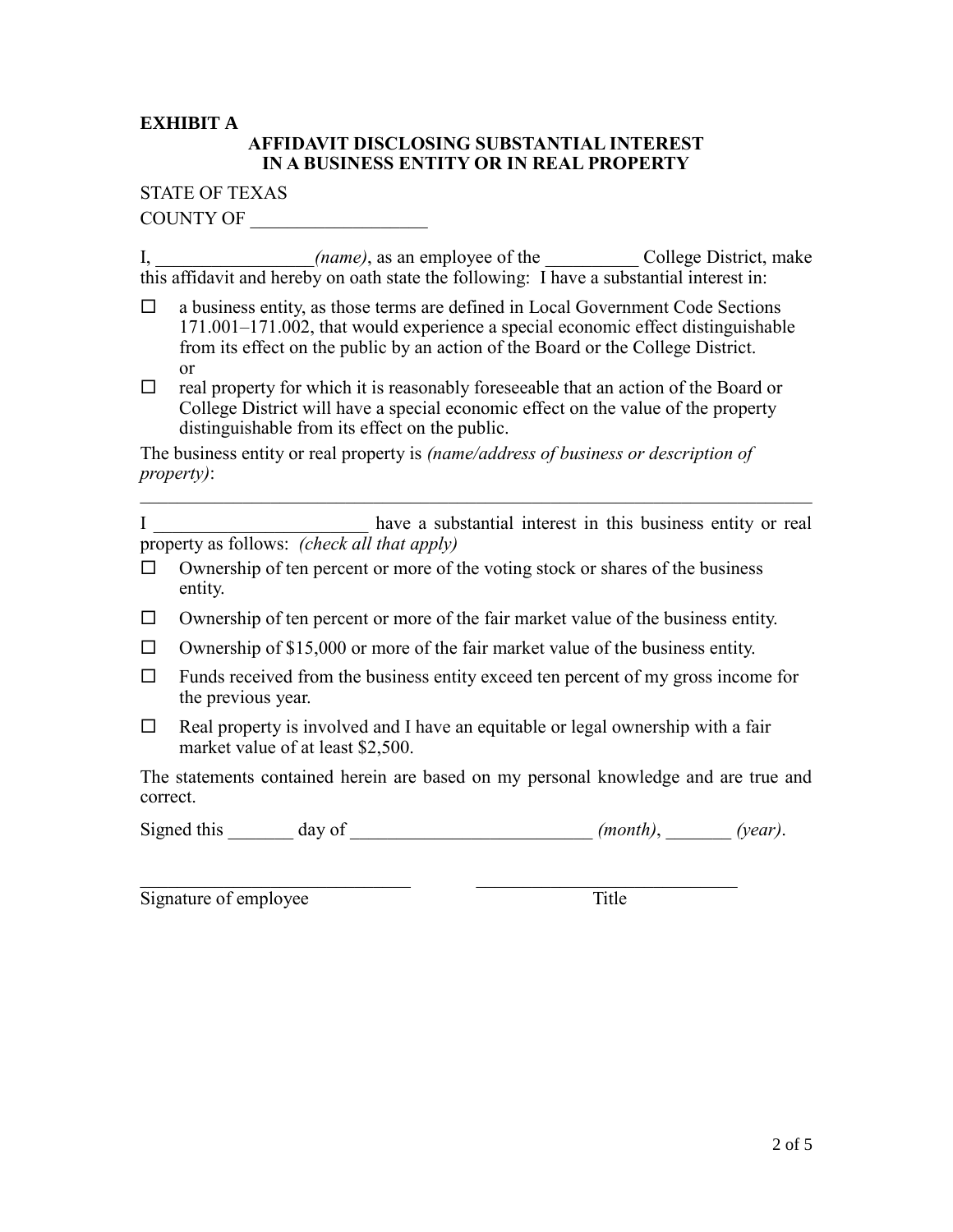## ACKNOWLEDGEMENT

STATE OF TEXAS

COUNTY OF \_\_\_\_\_\_\_\_\_\_\_\_\_\_\_\_\_\_\_\_\_\_\_\_\_

Sworn to and subscribed before me on this \_\_\_\_\_\_ day of \_\_\_\_\_\_\_\_\_ *(month)*, \_\_\_\_\_\_ *(year)*.

\_\_\_\_\_\_\_\_\_\_\_\_\_\_\_\_\_\_\_\_\_\_\_\_\_\_\_\_\_\_\_\_\_\_\_\_\_ Notary Public in and for the state of Texas

*NOTE: This affidavit should be filed with the «G», Board Chairperson, or a designee before the Board takes action concerning the business entity or real property.*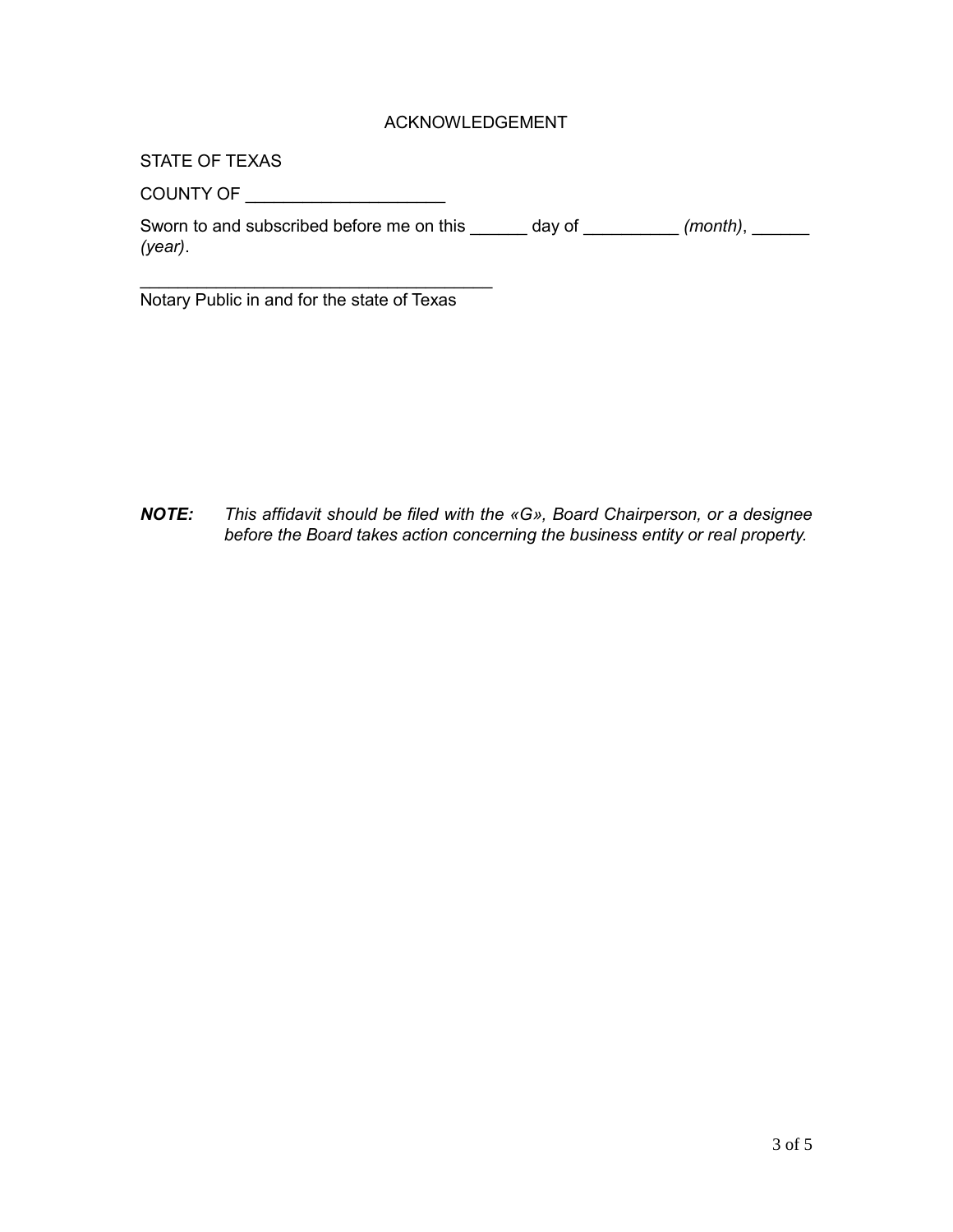**EXHIBIT B**

#### **AFFIDAVIT DISCLOSING INTEREST IN PROPERTY**

STATE OF TEXAS COUNTY OF \_\_\_\_\_\_\_\_\_\_\_\_\_\_\_\_\_\_\_\_\_

I, *\_\_\_\_\_\_\_\_\_\_\_\_\_\_\_\_\_\_\_\_\_\_\_\_\_\_\_\_\_(name)*, as «G» of the *\_\_\_\_\_\_\_\_\_\_\_\_\_\_* College District, make this affidavit and hereby on oath state the following:

I have a legal or equitable interest in property to be acquired with public funds, either by purchase or condemnation.

The property is described as follows:

\_\_\_\_\_\_\_\_\_\_\_\_\_\_\_\_\_\_\_\_\_\_\_\_\_\_\_\_\_\_\_\_\_\_\_\_\_\_

The nature, type, and amount of interest, including but not limited to percentage of ownership, I have in the property is:

 $\mathcal{L}_\mathcal{L} = \{ \mathcal{L}_\mathcal{L} = \{ \mathcal{L}_\mathcal{L} = \{ \mathcal{L}_\mathcal{L} = \{ \mathcal{L}_\mathcal{L} = \{ \mathcal{L}_\mathcal{L} = \{ \mathcal{L}_\mathcal{L} = \{ \mathcal{L}_\mathcal{L} = \{ \mathcal{L}_\mathcal{L} = \{ \mathcal{L}_\mathcal{L} = \{ \mathcal{L}_\mathcal{L} = \{ \mathcal{L}_\mathcal{L} = \{ \mathcal{L}_\mathcal{L} = \{ \mathcal{L}_\mathcal{L} = \{ \mathcal{L}_\mathcal{$ 

\_\_\_\_\_\_\_\_\_\_\_\_\_\_\_\_\_\_\_\_\_\_\_\_\_\_\_\_\_\_\_\_\_\_\_\_\_\_\_\_\_\_\_\_\_\_\_\_\_\_\_\_\_\_\_\_\_\_\_\_\_\_\_\_\_\_\_\_\_\_.

The interest was acquired on \_\_\_\_\_\_\_\_\_\_\_\_\_\_\_\_\_\_\_\_\_\_\_\_\_\_\_ *(date)*.

I swear that the information in this affidavit is personally known by me to be correct and contains the information required by Section 553.002, Government Code.

Signed this \_\_\_\_\_\_\_\_ day of \_\_\_\_\_\_\_\_\_\_\_\_\_\_\_\_\_\_\_\_\_ *(month)*, \_\_\_\_\_\_\_ *(year)*.

**Signature**